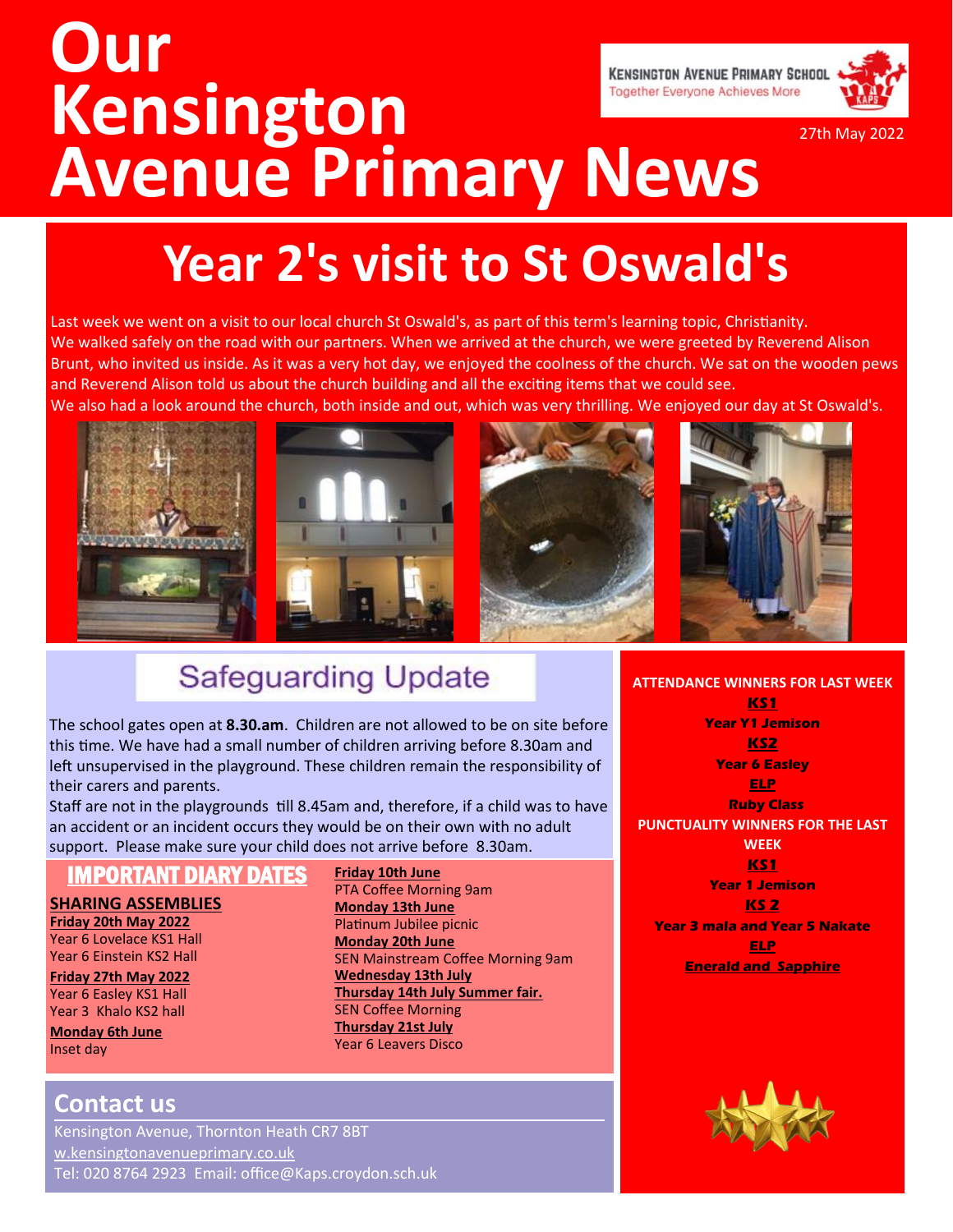

**This year Sports Week is running from Thursday 14th July- Wednesday 20th July.** 

**ELP will be included in their given year groups.**

| <b>Class</b>  | Date                            | Time                                                            |
|---------------|---------------------------------|-----------------------------------------------------------------|
| Nursery       | Monday 11th <sup>th</sup> July  | Morning - $9:15am - 10:15am$<br>Afternoon $-1:30$ pm $-2:30$ pm |
| Reception     | Friday 15 <sup>th</sup> July    | $9.15$ am - 10.30am                                             |
| Years 5 & 6   | Monday 18 <sup>th</sup> July    | $9:15$ am - 10:30am                                             |
| Years 1 and 2 | Tuesday 19th July               | $9:15$ am - 10:30am                                             |
| Year 3 & 4    | Wednesday 20 <sup>th</sup> July | $9:15$ am - 10:30am                                             |

# digital

This half term our Digital Leaders have been running Coding clubs for our KS1 children. They have all had a wonderful experience and we are hoping to have more clubs for our older children next half term. Watch this space...











### **Mr Calvin's Visit 2 Year 2**

On Friday 20th May, Mr. Calvin (who is part of our caretaking team) visited year 2. He performed a poem to us that was expressed very well. We loved how Mr. Calvin changed his voice throughout the poem and added actions. When we perform our poems, we will change our voices and add actions to bring our poems to life just like Mr. Calvin.

Thank you Mr. Calvin. From Year 2 ( Watson, Sacagawea & Cousteau)

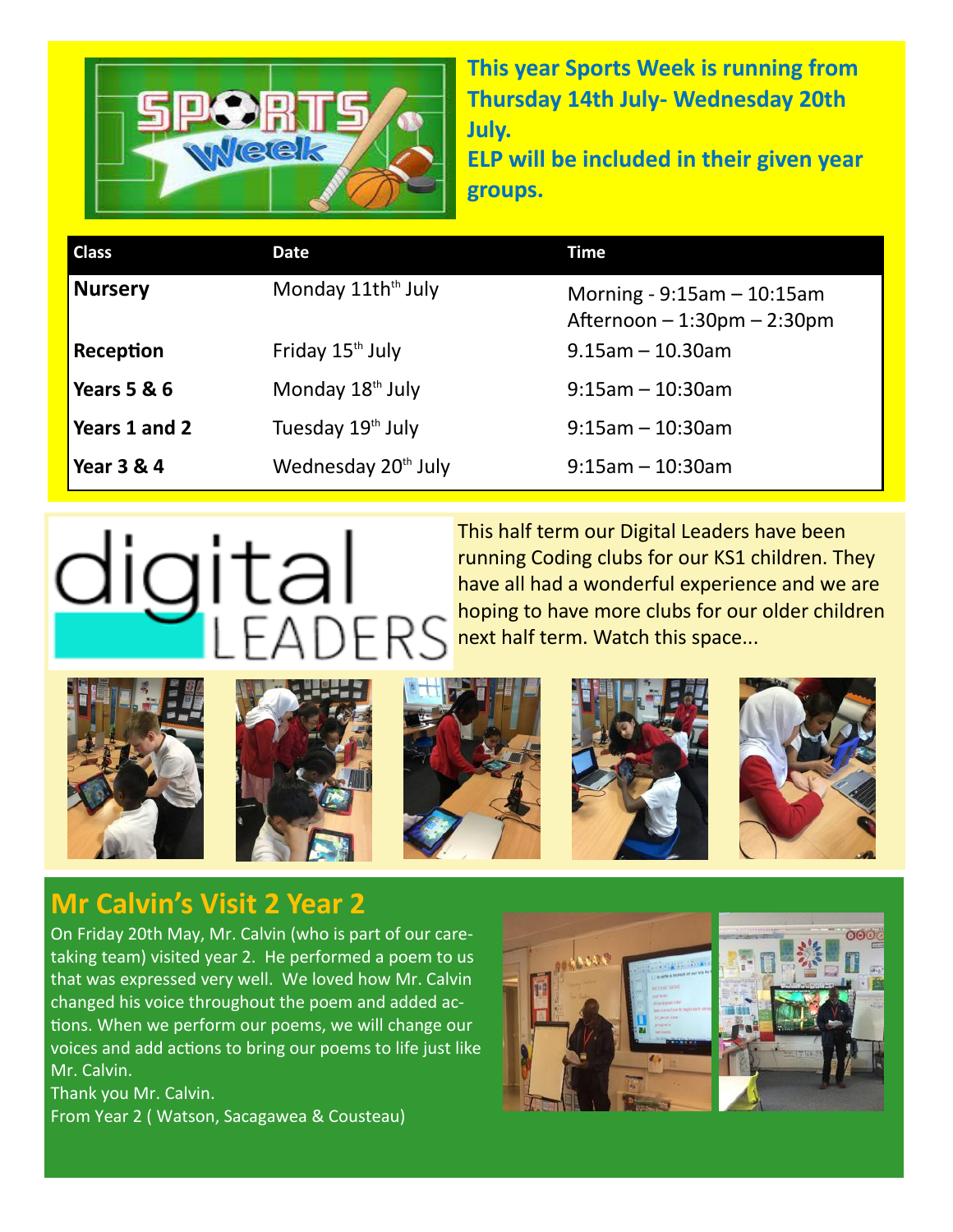# **Pammy's Posts**

#### Hi All

In the parents survey you told us that you wanted some ideas of things you could make with your child.

you also wanted us to look at our menu for lunches. To aid this, please could you complete a very short survey by following this link **<https://forms.gle/rfpUN2Z58qux7Sbv6>** 

**Here are two recipes that I particularly like and hope you enjoy making with your family.** 

## **Sweet Pepper hummus with veggie dippers**

#### **Ingredients**

400g can chickpeas , drained 1 garlic clove 1 large roasted red pepper from a jar (not in oil), about 100g 1 tbsp tahini paste juice ½ lemon 2 courgettes , cut into batons 2 carrots , cut into batons

2 celery sticks, cut into batons

#### **Method**

Put the chickpeas, garlic, pepper, tahini and lemon juice in a bowl. Blitz with a hand blender or in a food processor to make a thick purée. Pack into pots, if you like, and serve with the veggie sticks. Will keep in the fridge for two days, although the vegetables are best prepared fresh to preserve their vita- mins.



# **Apple & sultana muffins**

#### **Ingredients**

200g self-raising flour 1 tsp baking powder 1 tsp cinnamon 50g wholemeal flour 100g golden caster sugar 2 eggs 125ml semi-skimmed milk 4 tbsp sunflower oil 2 apples , grated 100g sultana **Method STEP 1**

#### Heat oven to 180C/160C fan/gas 4. In a large bowl mix the self-raising flour, baking powder, cinnamon, wholemeal flour and golden caster sugar.

#### **STEP 2**

In another bowl, mix the eggs, semi-skimmed milk and sunflower oil. Pour the wet ingredients into the dry and mix well, then stir in the grated apples and sultanas.

#### **STEP 3**

Divide the mix between 12 muffin cases and bake for 25 mins. Cool on a wire rack, then pack in a container for lunch.

Remember, Keep Talking! Have a wonderful half term.

#### **Pammy**